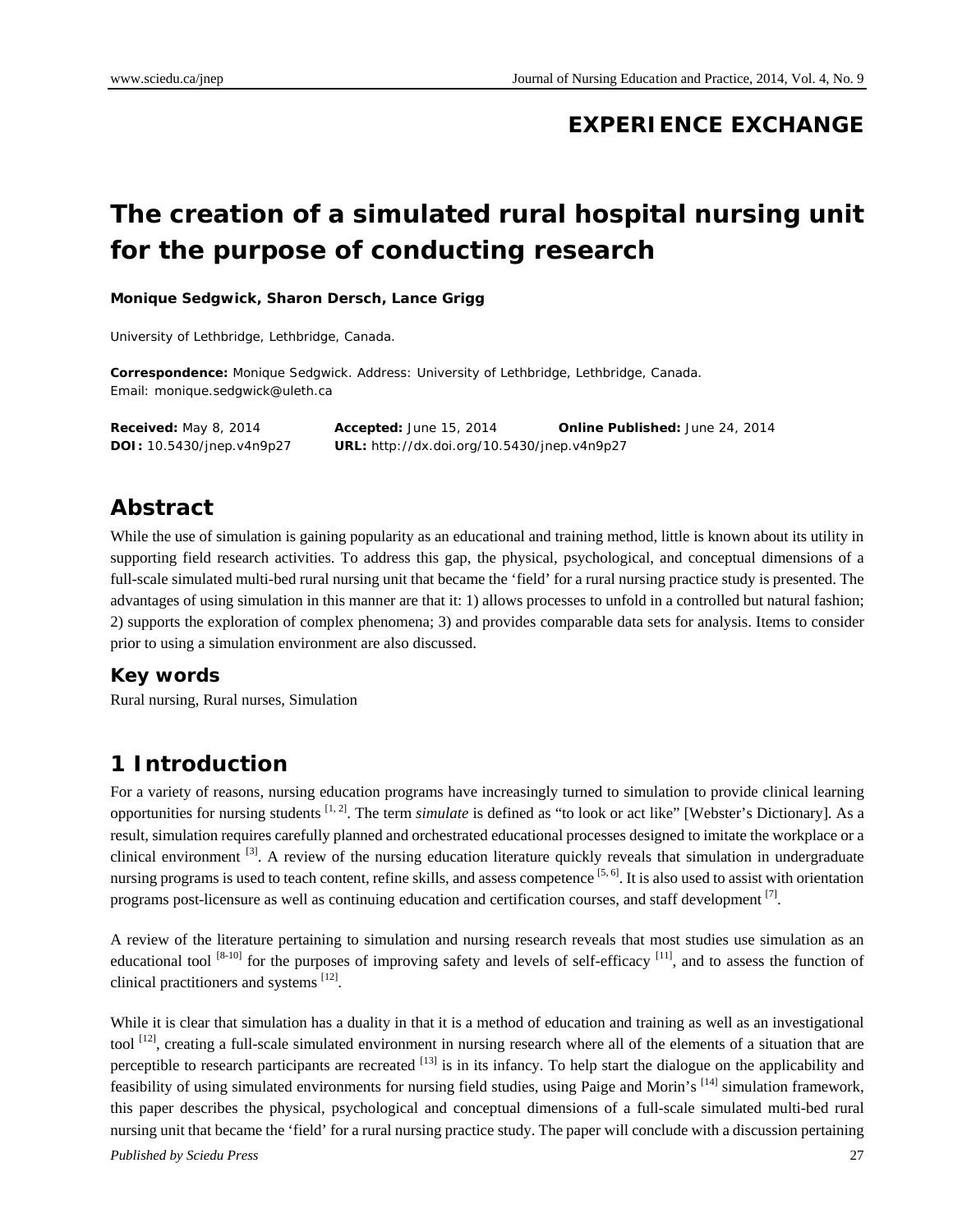to the advantages of using a simulated environment in this manner along with items for consideration prior to embarking on such a project.

## **2 Setting the context for rural nursing practice**

Rural nursing practice is situated within the context of providing care to patients of all ages with a wide variety of health concerns  $[4, 15]$ . The complexity of care required by some patients in rural hospital settings is similar to nursing care normally provided by registered nurses (RNs) in critical care settings [16]. This more advanced level of practice may be required at a moment's notice and without onsite medical or auxiliary support. As a result of the complex nature of rural hospital nursing practice, one of the primary skills required by RNs working in this setting is the ability to develop sound clinical reasoning and decision making skills that take into consideration multiple and competing patient concerns.

## **3 The study design and method**

To capture how RNs solve problems they encounter during a typical shift, a broad-ranging, robust and highly focused research approach was required. Thus, the approach had to attend to not only the contextual and dynamic nature of rural hospital nursing practice but as well, had to provide the researchers with a degree of control of specific elements that were of particular interest to the research study. Consequently, for this study, recreating a full-scale fully simulated rural hospital nursing unit and standardized 30 minute clinical scenario provided the melding of a more controlled approach to content within a sufficiently natural context. Further description of the research method and findings are published elsewhere.

# **4 Creating a rural nursing unit full-scale simulation environment**

A full-scale simulation is a constructed natural environment where all relevant elements of the clinical environment and situation that are perceptible to study participants are recreated  $^{[13]}$ . In order to recreate such an environment, an existing simulation laboratory of approximately 200 square meters in the researchers' university was transformed into a fully functioning nursing unit. The unit included eight patient beds separated by curtains, two supply carts along the walls, a mobile medication cart, and a nursing desk (a table with a telephone and two-way radio, and a book case with patient charts) in the center of the room (see Figure 1). An adjoining room with a crash cart, cardiac monitor, and stretcher functioned as the Emergency Room. A second adjoining room functioned as a storage room. The control room housed the simulation computer from where the Simulation Coordinator monitored pre-designed programs for two high fidelity mannequins. The debriefing room was located down the hallway from the simulation laboratory. There were no recording devices in the simulated environment. Rather, to engage in participant observation, one of the researchers was physically present in the simulated environment and recorded their observations during the unfolding of a clinical scenario.

To further replicate the rural hospital nursing practice environment, close attention was given to the fidelity, that is, the degree to which the simulation replicated reality. This was done by attending to its' physical, psychological, and conceptual dimensions  $^{[13]}$ .

### **4.1 Physical dimension**

The physical dimension of simulation encompasses equipment and environmental attributes [14]. By attending to the characteristics of rural hospital nursing practice where RNs need to develop an awareness of and ability to manage the dynamic needs of multiple patients, the environment included seven in-hospital patients who required varying types and levels of nursing care. To this end, one bed held a newborn in an isolette with overhead bilirubin lights and the six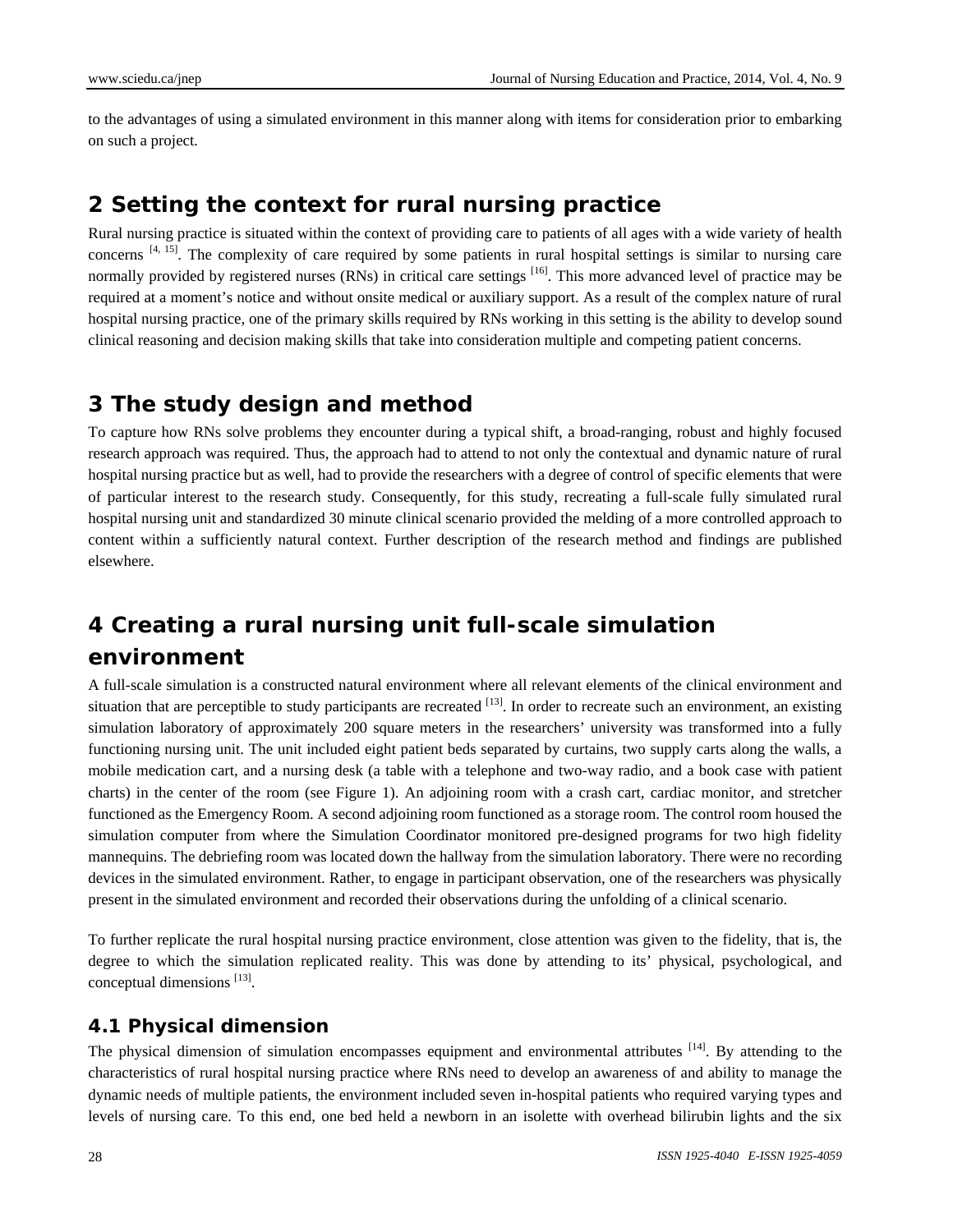remaining beds held adult patients. One bed in the unit remained empty. High physical attributes included the use of two computerized full-body mannequins. These mannequins were pre-programmed to emit retching and crying sounds as well as palpable pulses, audible breath sounds, and fluctuations in blood pressure. As part of their orientation to the simulated environment, the Simulation Center coordinator explained the functionality of each mannequin to the participants.

Beyond the props discussed above, other props that are normally part of nursing units such as bedside tables, oxygen tubing, a clock and basins were included. To ensure familiarity with the call bell system, intravenous pumps, telephone, medication administration cart and the two-way radio, all of the research participants received an orientation to the simulated environment that included how each piece of equipment worked. Props intended to enhance the realism of the rural environment included patient charts and Kardex for each of the seven patients on the unit and a tape-recorded shift change rep ort.



**Figure 1.** Floor plan

### **4.2 Psychological dimension**

**Published by Sciedu Press** The psychological dimension is the participant's engagement in and experience with the simulation that includes task and functional attributes  $[14]$ . Task attributes are the extent to which events within the simulation reflect real life situations. 29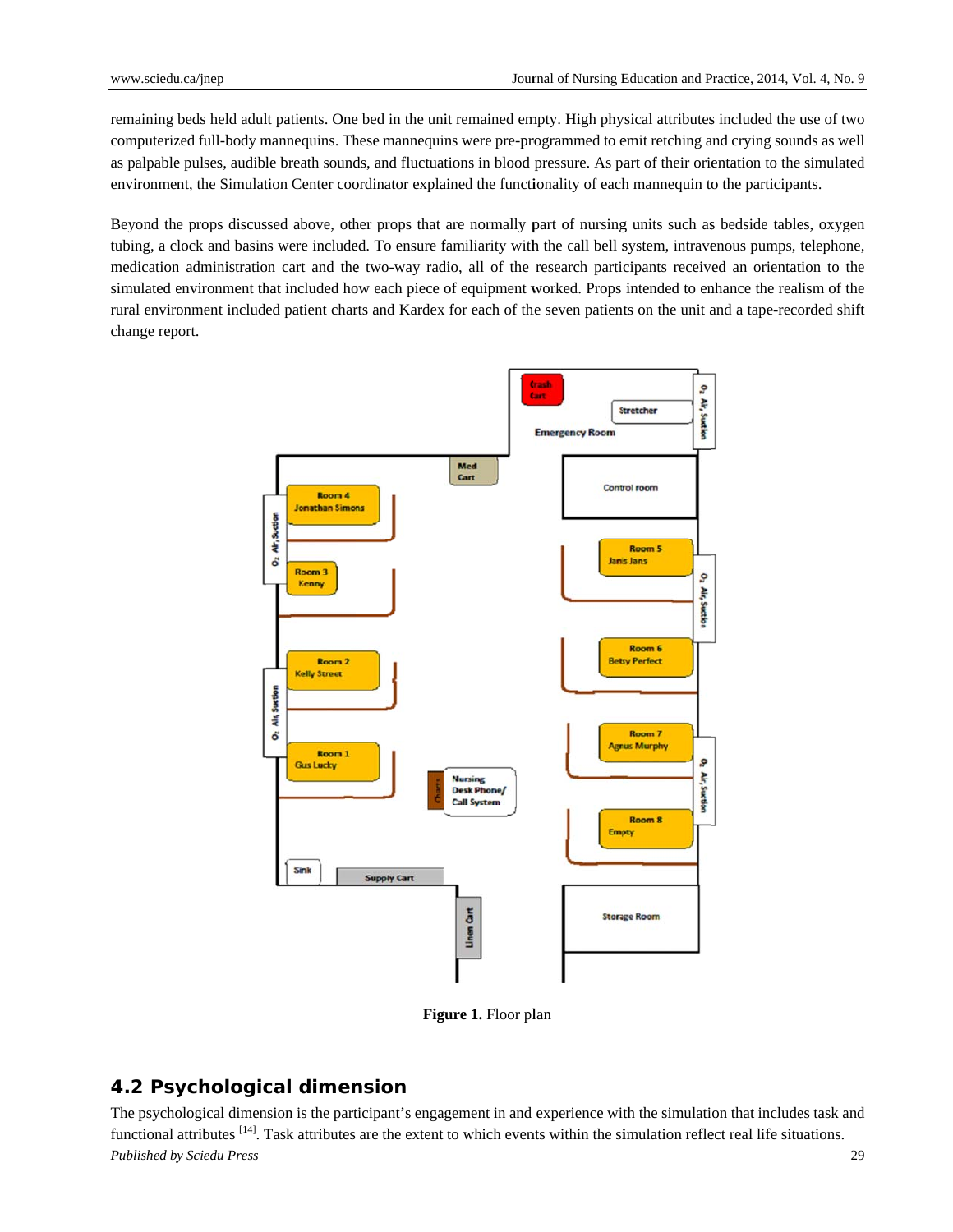A task attribute considered central to and reflective of rural hospital nursing practice was the timeframe within which the simulation took place. Given that there are typically fewer nurses, minimal ancillary staff, and on-call physicians are frequently out of the hospital while 'on shift', that is, after 1700hs, the simulation was deliberately set during evening shift (2100-2130h).

Another central task attribute pertained to capturing the notion of having competing priorities as a result of providing nursing care to a diverse group of patients. To this end, the simulated environment included patients ranging in age and experiencing chronic to more acute, unstable health problems: Gus Lucky, a long-term care patient in a persistent vegetative state; a newborn with hyperbilirubemia; Kelley Street, a palliative care patient; Jonathan Simon, a newly diagnosed Type 1 diabetic; Janis Jan recovering from a bowel resection post-op day three; and Betsy Perfect and Agnus Murphy. Both of these patients were waiting placement in a local long-term care facility. Furthermore, since it is not unusual for rural hospital RNs to provide care to individuals who call for healthcare advice, two in-coming telephone calls were incorporated into the simulation. The first call was from a mother inquiring about a skin rash her toddler had recently developed. The second call was from a young woman who thought she might be in labour. Given that rural hospital RNs are also expected to provide nursing care in emergent and/or critical situations  $^{[16]}$ , the simulation included a six year old child presenting in Emergency suffering from a severe earache. Finally, a call from Emergency personnel completed the simulation. Having these additional patient care situations within the simulation helped to capture the notion of 'we're it' [18].

The functional attributes are the realistic responses of the learner or more accurately in this situation, the research participants [14]. In this full-scale simulation, the research participants had the opportunity to interact with three volunteer amateur actors. These actors moved in and out of the simulation at specific times. So that their responses were realistic  $^{[8]}$ , four rehearsals were organized with the actors where they received instructions regarding potential responses to the research participants. The selection criteria for the actors included experience with rural nursing practice and their familiarity with the roles and the simulated learning environment (two actors were nurse educators). An actor who did not have nursing or medical knowledge played the mother and 'sister-in-law' roles.

### **4.3 Conceptual dimension**

The conceptual dimension is where information offered to the participant is interpretable as representing a theoretical concept <sup>[14]</sup>. Being able to recognize levels of acuity among the patients provided the research participants with the opportunity to engage in and demonstrate their knowledge of theoretical concepts. For example, one of the high fidelity mannequins was pre-programmed to display signs of diabetic ketoacidosis and responded according to the nursing interventions offered by the participant.

## **5 Advantages of using full-scale simulation in field research**

There are several advantages to using full-scale simulation in field research. To begin with, simulation provides researchers with the opportunity to blend control and naturalism by controlling content but not process  $[8]$ . In fact, simulated environments such as the one described allows the researcher control over events which is often time is not possible or ethical in 'real life' field studies.

Another advantage to using full-scale simulation is that the content of clinical problems presented to the participants can be carefully tailored to include elements that are of particular interest to the research study. Thus, simulation provides a means of controlling certain factors thereby facilitating the exploration of complex phenomena [8].

Full scale simulated environments also allow for control over time and events neither of which are possible to control in field studies. Thus, simulated environments generate directly comparable data sets for analysis which strengthen the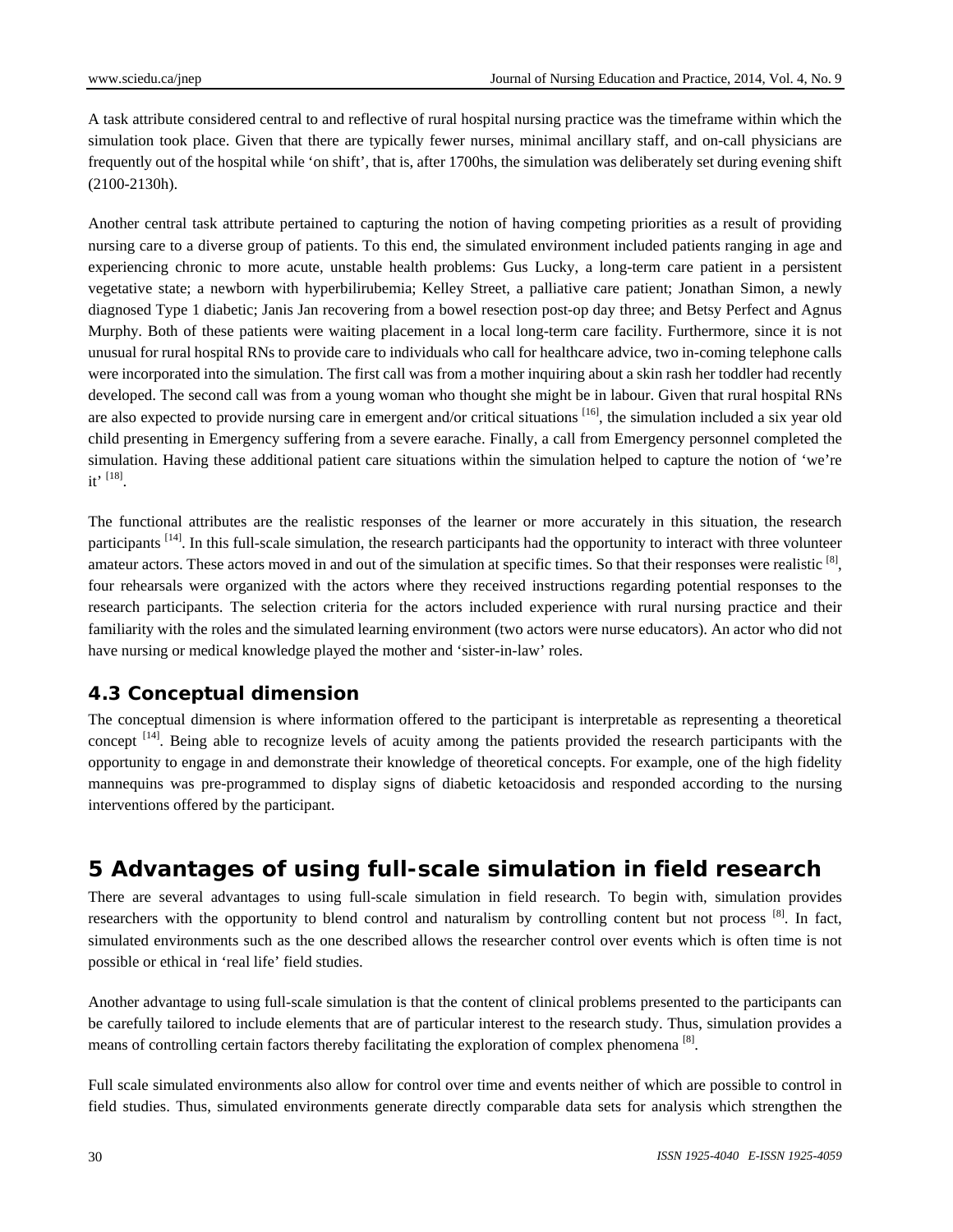significance and meaning of research findings <sup>[9]</sup>. Findings that are context-relevant add in understanding and improving clinical performance and outcomes [9, 12].

In this particular study, using a simulated environment allowed the researchers to build-in cues thereby allowing the participants to access tacit aspects of their knowledge. These participants demonstrated new and complex ways of reasoning.

## **6 Items for consideration**

The process leading up to data generation for research purposes using full-scale simulated environments can be time and labor intensive. Thus, researchers need to carefully consider the following items.

First, research team development must include pedagogical understanding of simulation as well as competency with the technical resources so that they can be proficient and effective simulation facilitators [19].

Second, when using actors to enhance and support the psychological dimension of fidelity there is a potential for poor acting that can diminish the credibility and reliability of the simulated environment. Costs associated with hiring professional actors and/or providing formal training needs to be considered.

Third, use of a full-scale simulation environment might be restricted to using existing simulation laboratories in post-secondary institutions. Consequently, priority booking and use of the simulation laboratory space may be given to students and educational programs. This could result in a delay in the generation of data.

Fourth, there may be costs associated with hiring the Simulation Coordinator to run high fidelity mannequin programs as well as using material resources like dressing change kits. Thus, use of human and material resources needs to be considered.

Last, while useful for exploring complex phenomenon, simulations like the one used in this study, generally present only a brief segment of the phenomenon resulting in incomplete answers to the research questions being generated. Consequently, continued research endeavors are required.

## **7 Conclusion**

Simulation is unique in that it has an unusual duality. It is a method of education and training and can also be used in research endeavors. While there are considerations that need to be taken into account prior to creating a simulated environment like the one described in this paper, full-scale simulation also has significant potential in becoming an invaluable research tool in the exploration of complex concepts germane to nursing practice.

## **References**

- [1] Tanner CA The next transformation: Clinical education. Journal of Nursing Education. 2006; 45: 99-100.
- [2] Sideras S, McKenzie G, Noone J, Markle D, Frazier M, Sullivan M. Making simulation come alive: standardized patients in undergraduate nursing education. Nursing Education Perspectives. 2013; 34(6): 421-425. PMid:24475607 http://dx.doi.org/10.5480/1536-5026-34.6.421
- [3] Bushy A, Hewett BJ. Simulation in nursing continuing education: the wherefore's and when-to's. New York: Springer Publishing; 2012. 305.
- [4] Molinari D. Rural nurse transition-to-practice programs. New York: Springer Publishing; 2012. 23.
- [5] Medley CF, Horne C. Using simulation technology for undergraduate nursing education. Journal of Nursing Education. 2005; 44(1): 31-34. PMid:15673172

*Published by Sciedu Press* 31